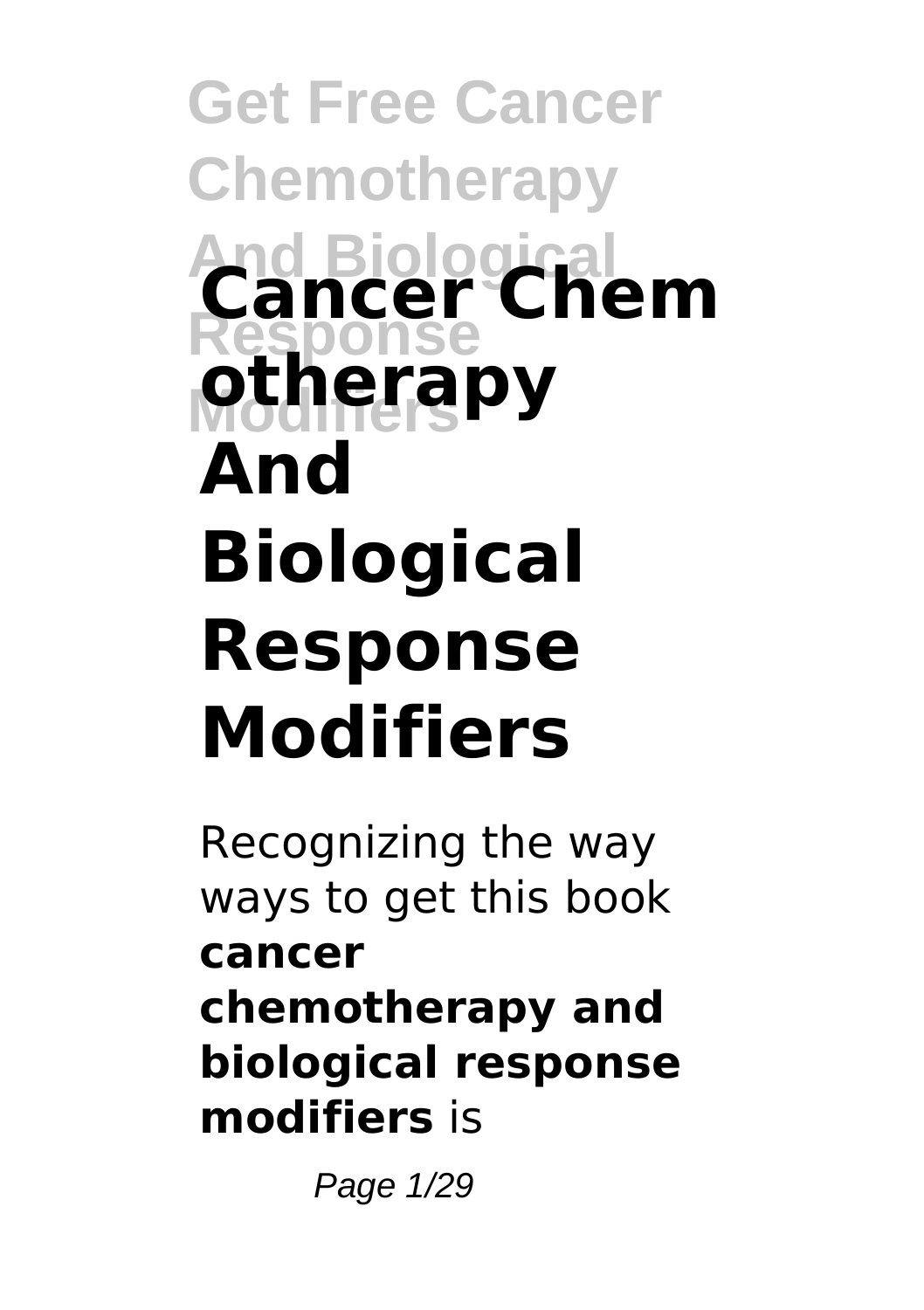**Get Free Cancer Chemotherapy And Biological** additionally useful. You have remained in right **Modifiers** info. get the cancer site to start getting this chemotherapy and biological response modifiers partner that we provide here and check out the link.

You could purchase guide cancer chemotherapy and biological response modifiers or acquire it as soon as feasible. You could quickly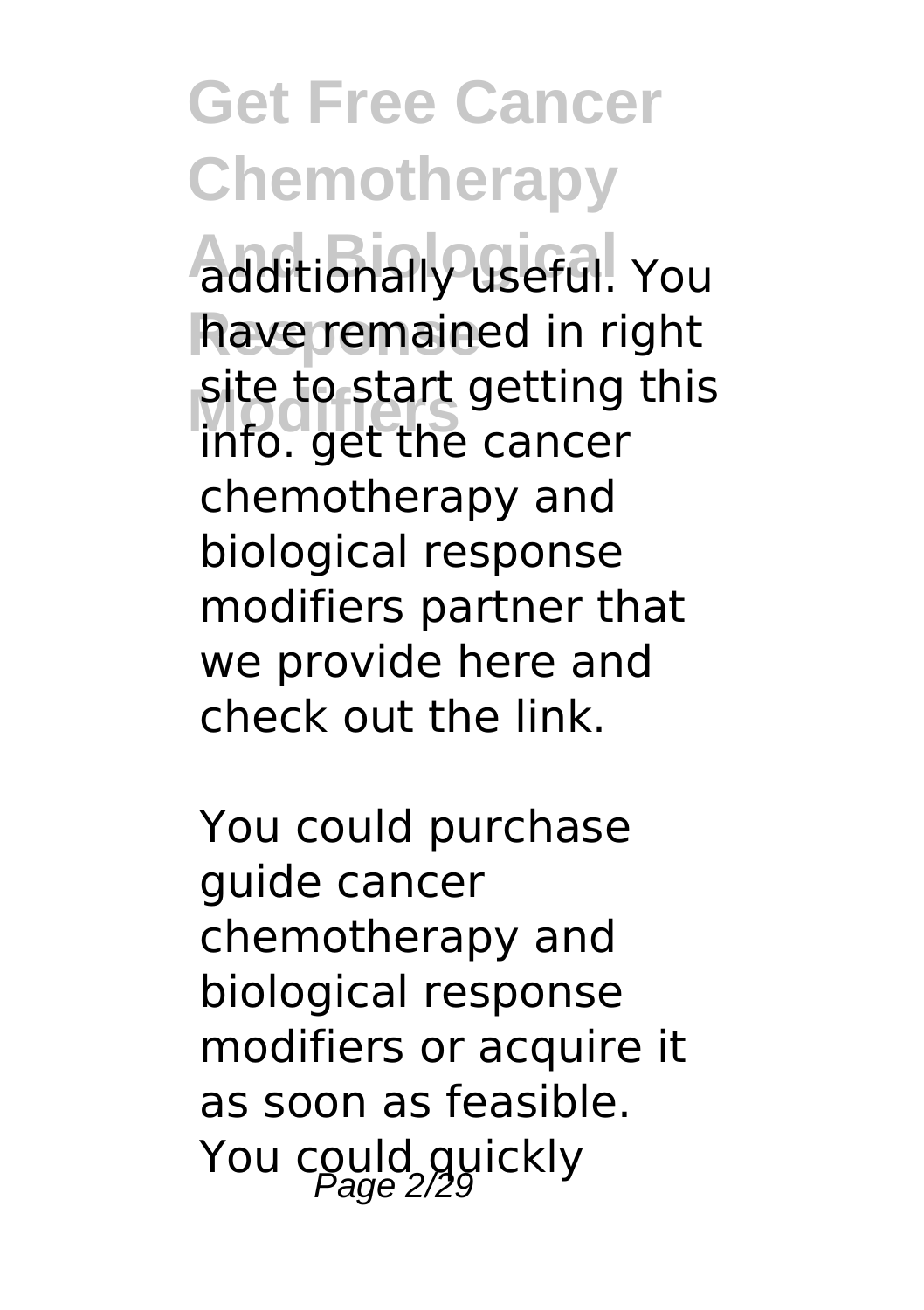**Get Free Cancer Chemotherapy** download this cancer **Response** chemotherapy and **Modifiers** modifiers after getting biological response deal. So, later than you require the book swiftly, you can straight get it. It's as a result completely easy and suitably fats, isn't it? You have to favor to in this make public

As the name suggests. Open Library features a library with books from the Internet Archive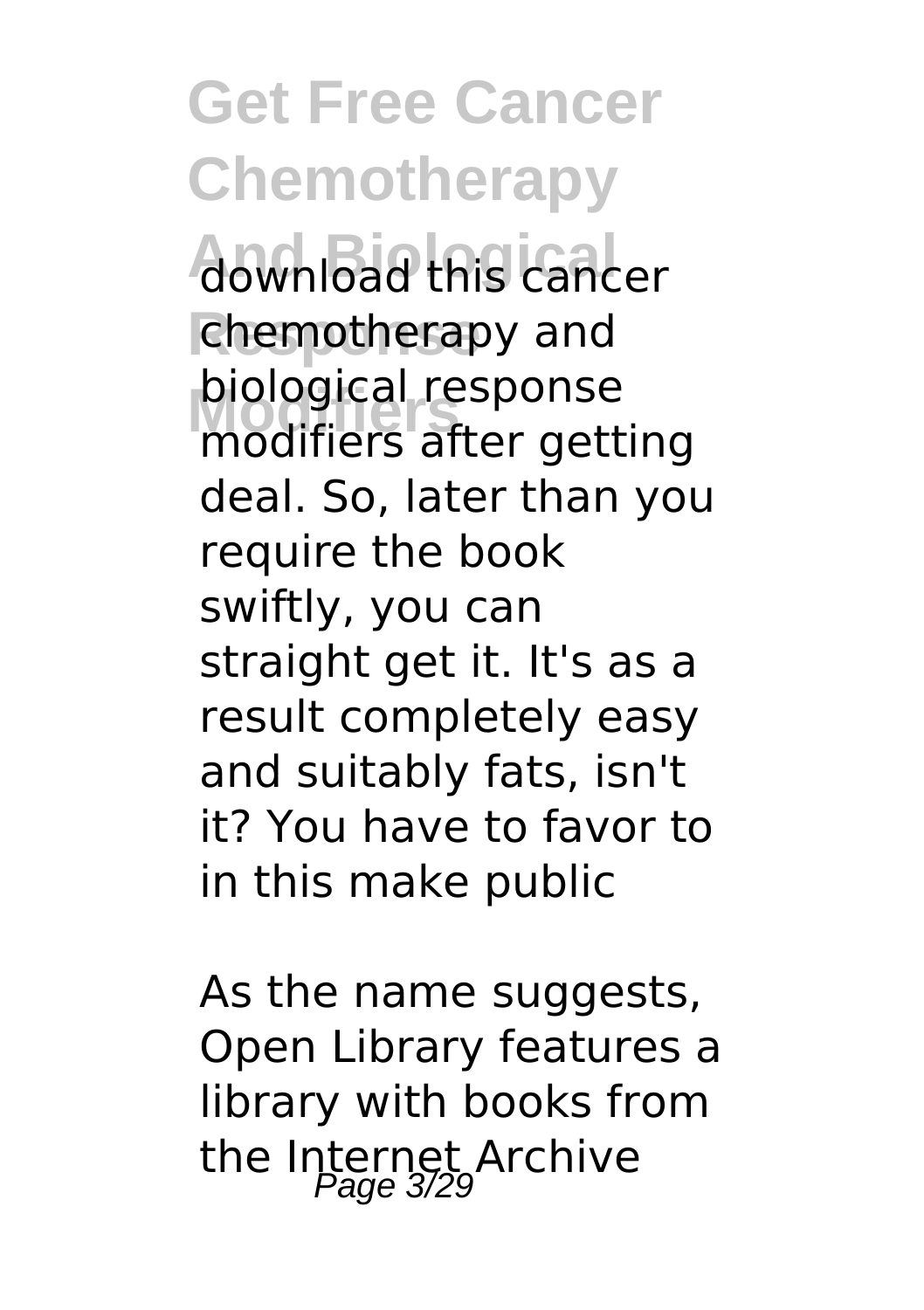**Get Free Cancer Chemotherapy And Biological** and lists them in the **Response** open library. Being an open source project<br>the library catalog is open source project editable helping to create a web page for any book published till date. From here you can download books for free and even contribute or correct. The website gives you access to over 1 million free e-Books and the ability to search using subject, title and  $\frac{5}{2}$ author.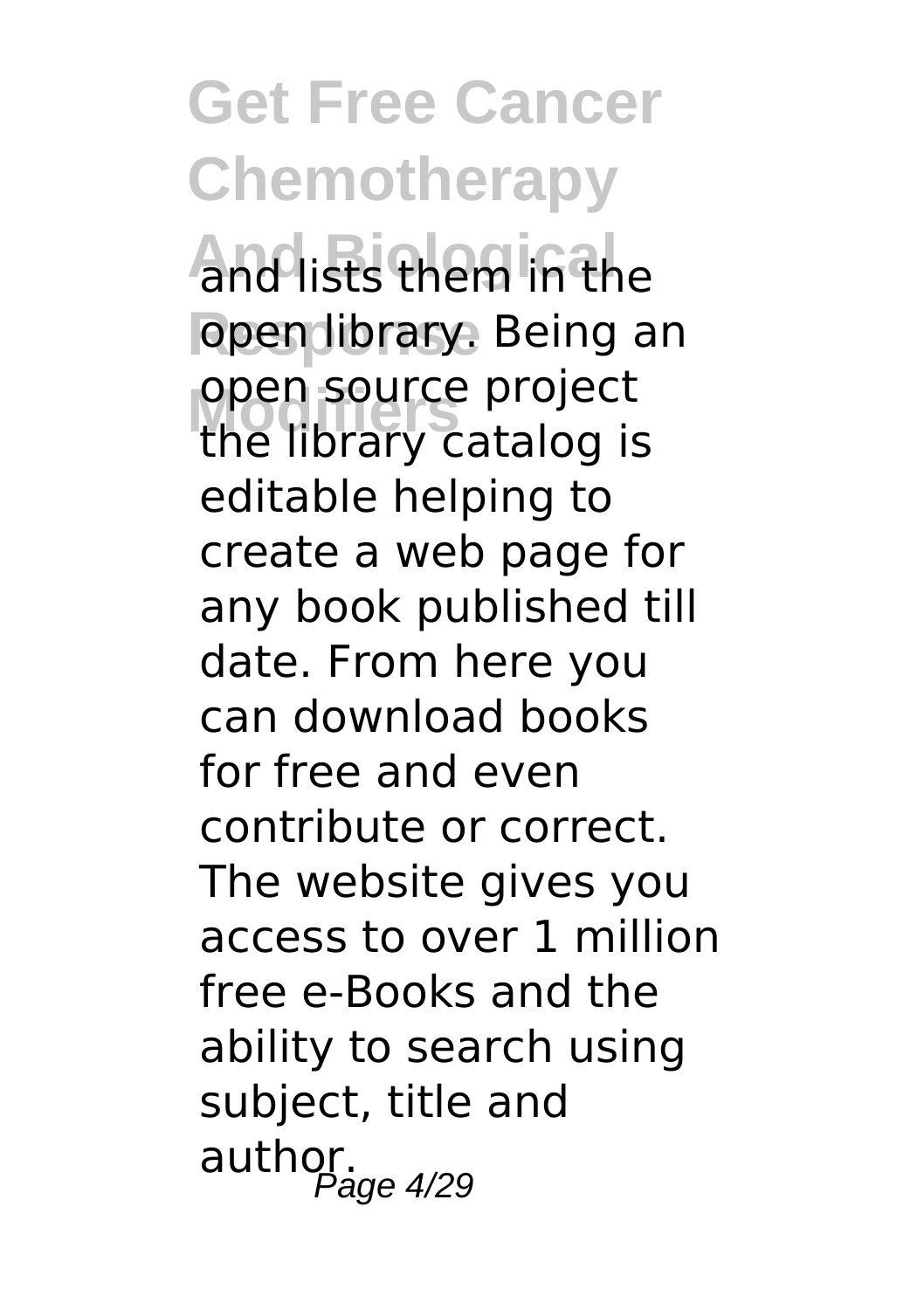**Get Free Cancer Chemotherapy And Biological Response Cancer Modifiers Biological Response Chemotherapy And** Biological therapy, by contrast, uses living organisms, substances derived from organisms, or laboratory-made versions of those

substances to act against cancer cells. How does chemotherapy work? Most chemotherapy drugs - formally known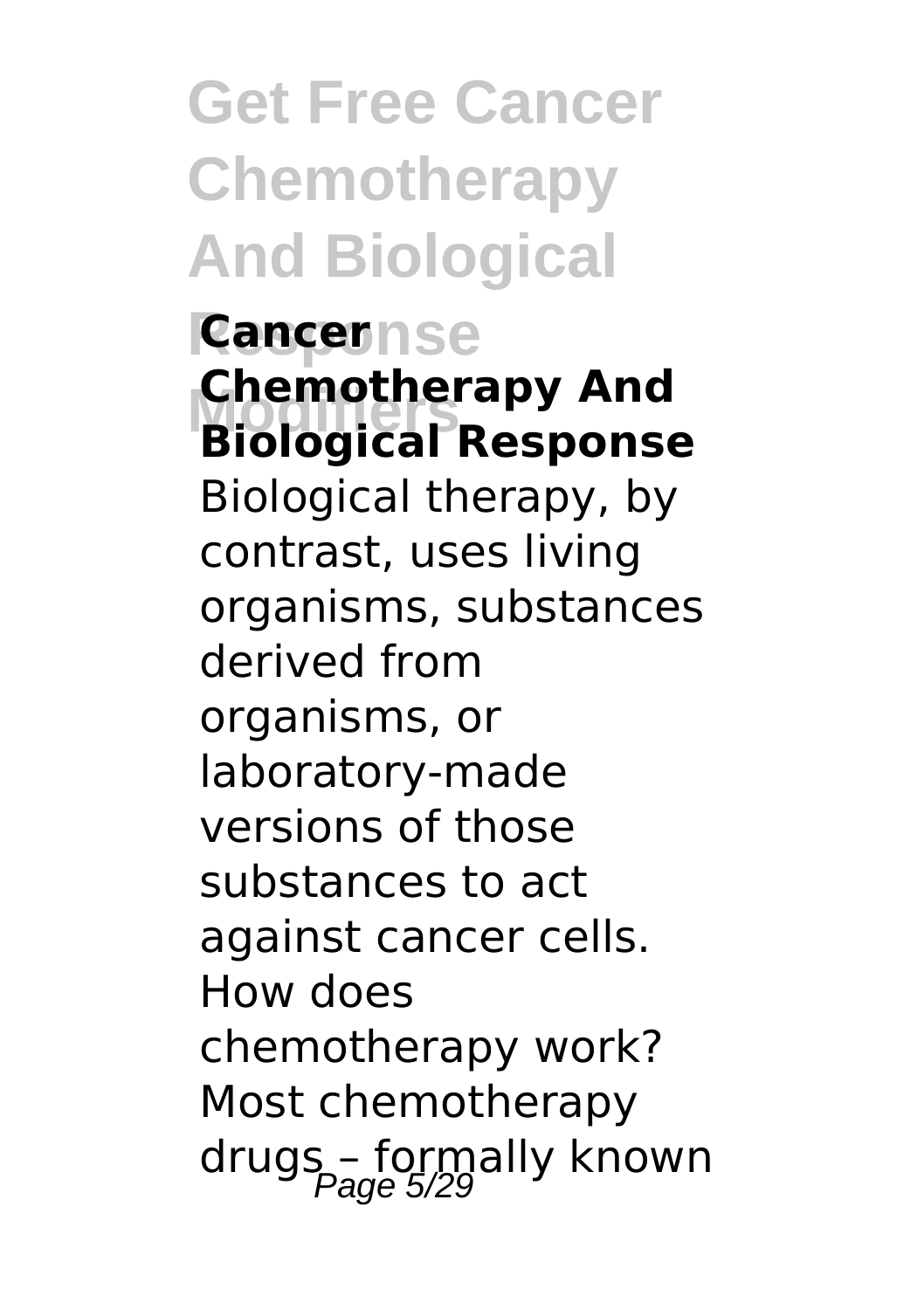**Get Free Cancer Chemotherapy** as cytotoxic (cell<sup>al</sup> **killing) agents - work** by destroying cancer<br>Cells directly, often h cells directly, often by damaging their DNA and causing them switch on their programmed ...

#### **Biological Therapy and Chemotherapy: What Are the ...**

Biological response modifiers (BRMs) are compounds that are used to treat cancer by changing or adding to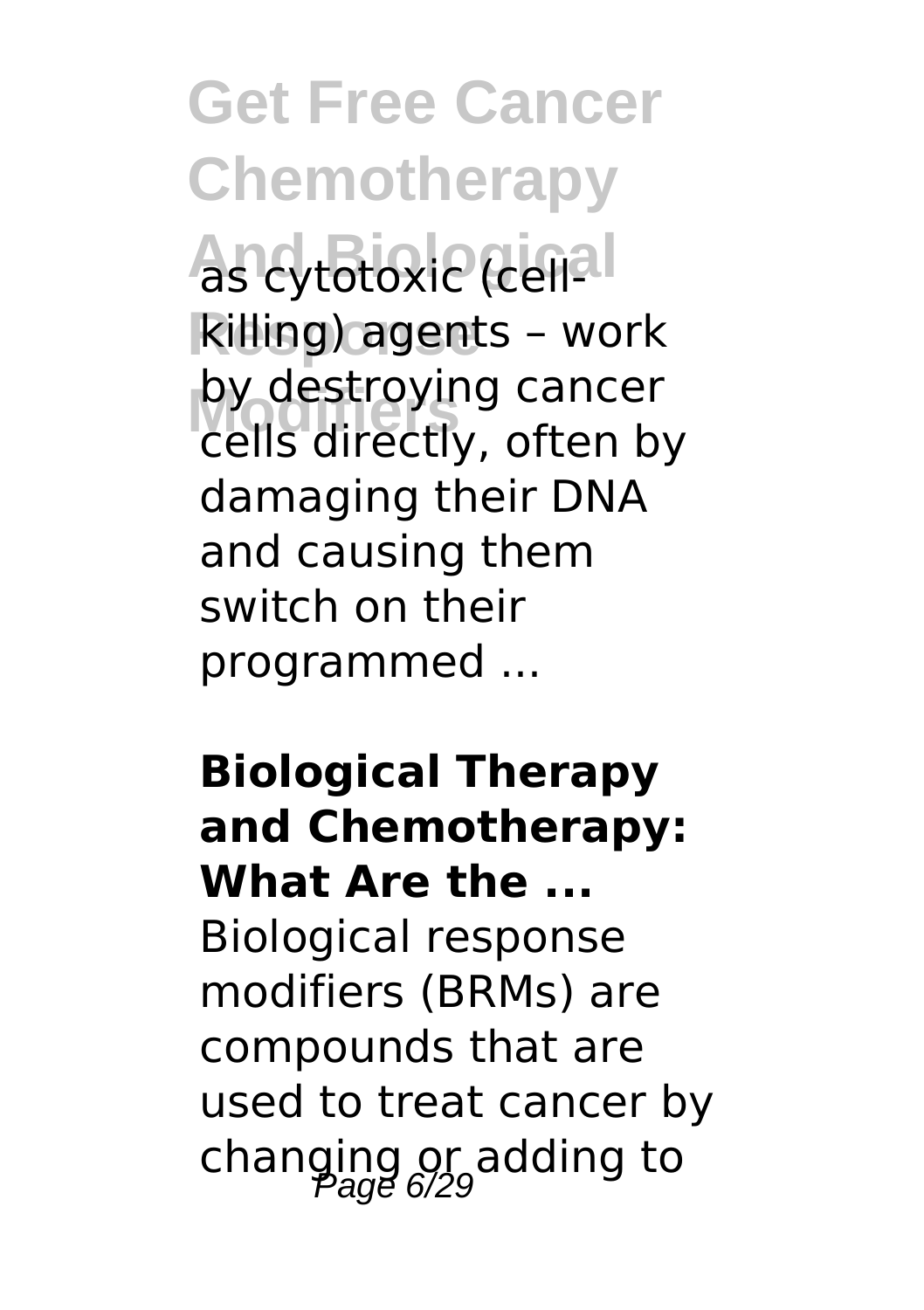**Get Free Cancer Chemotherapy And Biological** naturally occurring processes within the **Modifiers** makes use of BRMs to body. Immunotherapy enhance the activity of the immune system to increase the body's natural defense mechanisms against cancer.. The immune system is made up of cells called white blood cells.

### **Biological Response Modifiers (BRM) | CancerQuest**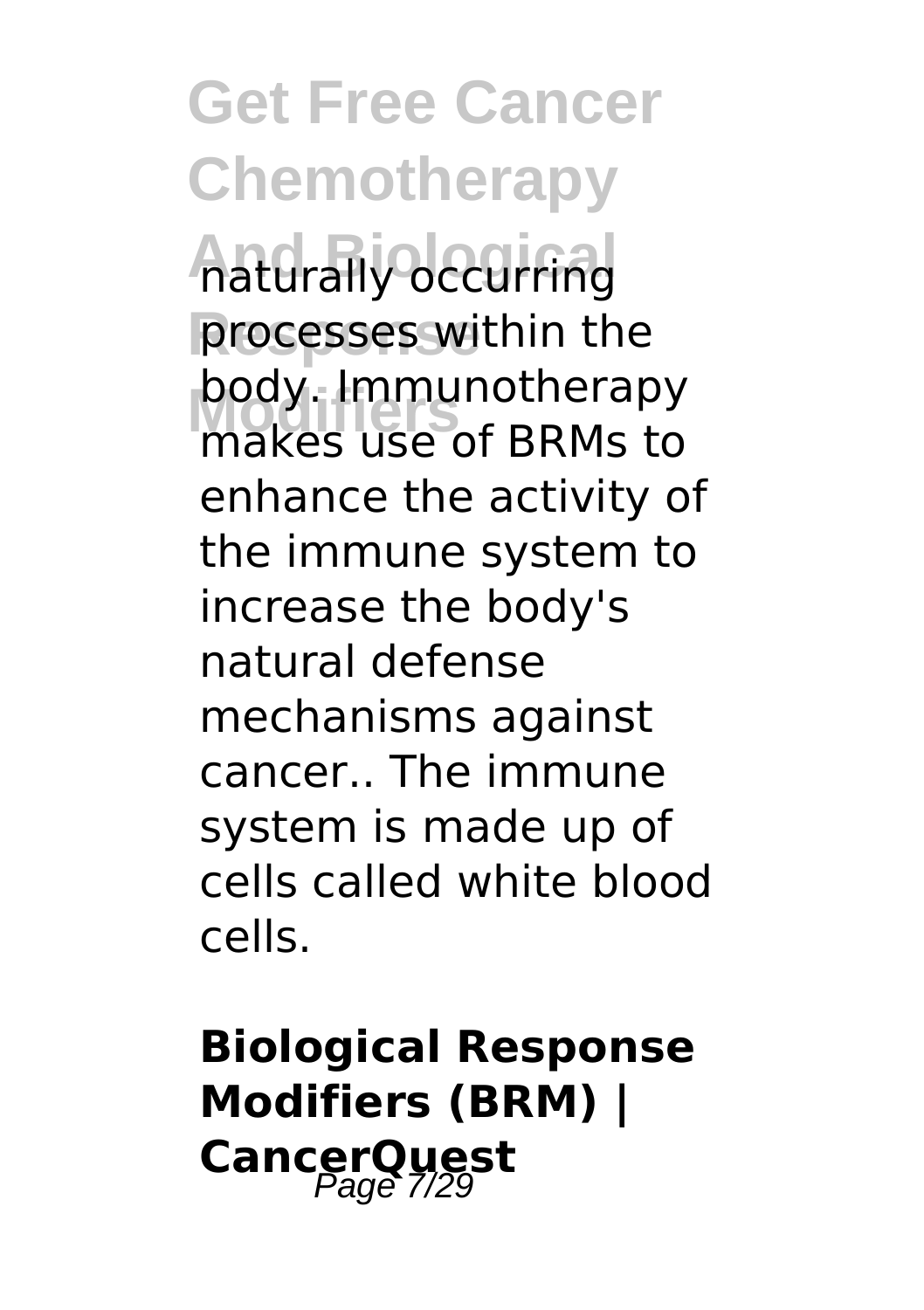**Get Free Cancer Chemotherapy And Biological** Purpose: After cisplatin-**Response** based neoadjuvant **Modifiers** 60% of patients with chemotherapy (NAC), muscle-invasive bladder cancer (MIBC) still have residual invasive disease at radical cystectomy. The NAC-induced biological alterations in these cisplatinresistant tumors remain largely unstudied. Experimental design: Radical cystectomy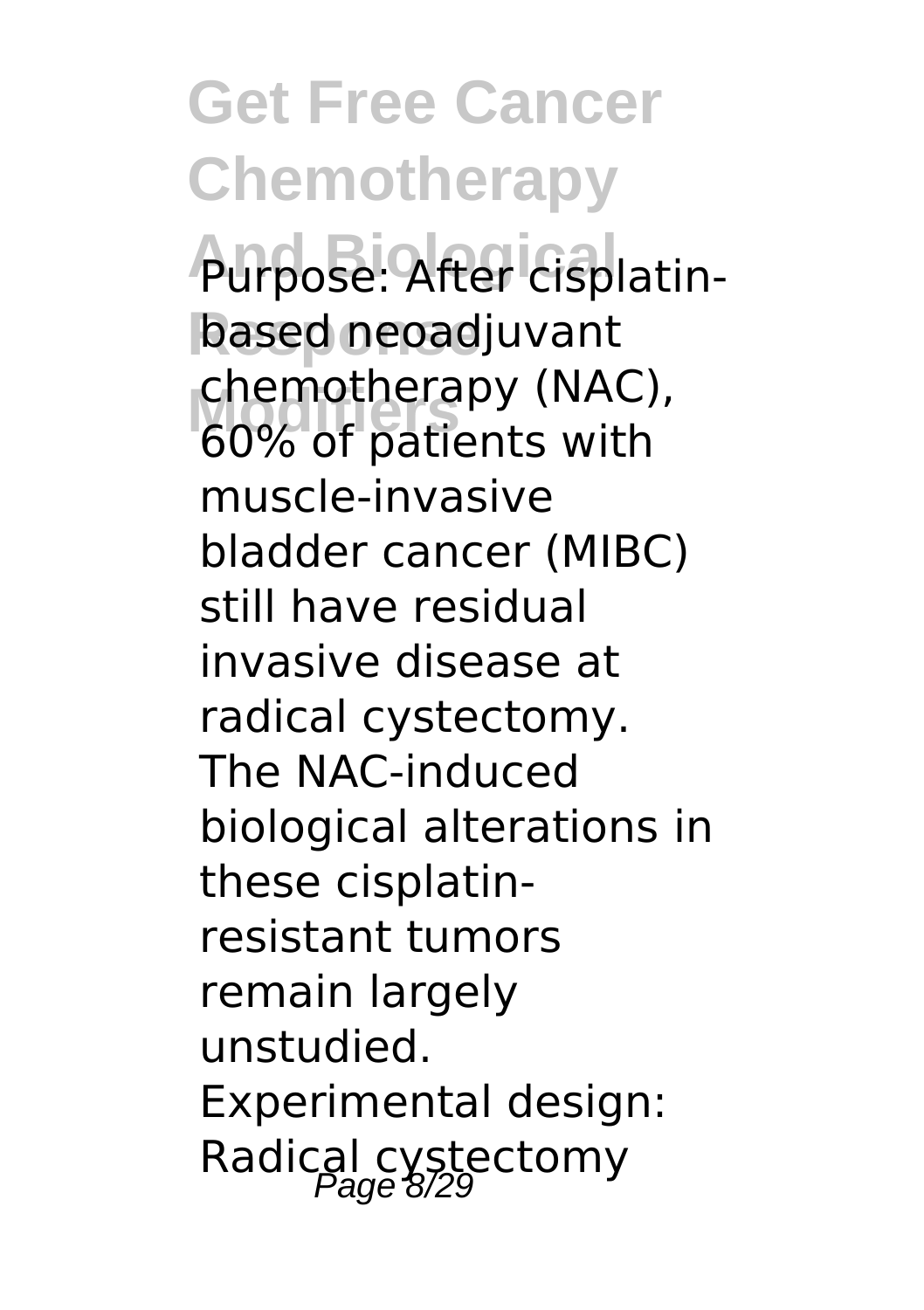**Get Free Cancer Chemotherapy** samples were available for gene expression **Modifiers** patients ... analysis from 133

#### **Divergent Biological Response to Neoadjuvant Chemotherapy ...**

This favorable response is called pathologic complete response (pCR) and it indicates an extremely chemotherapysensitive tumor and also heralds excellent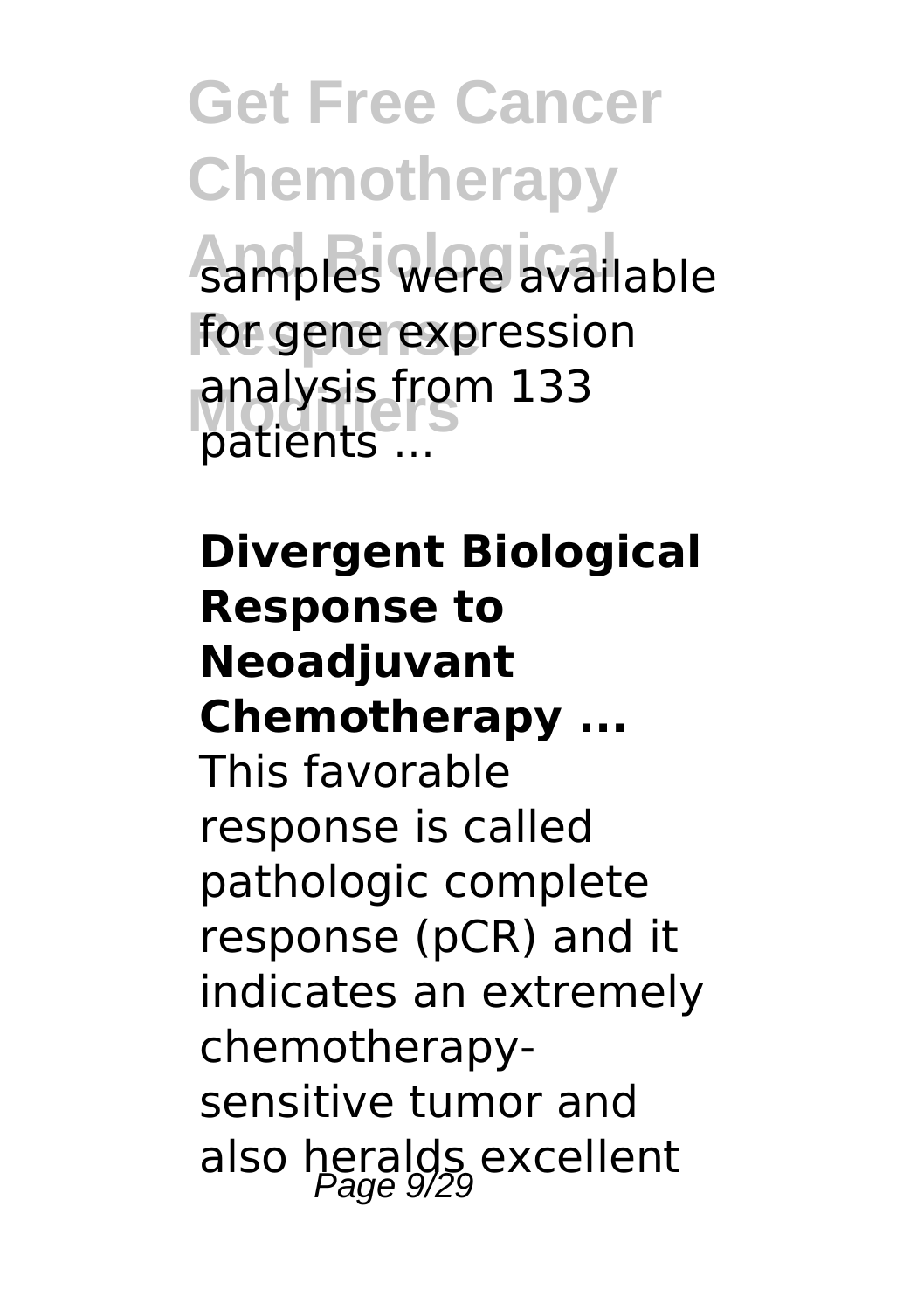**Get Free Cancer Chemotherapy** long-term cancer-free survival **n** We **Modifiers** pharmacogenomic previously conducted a study that included 133 patients with newly diagnosed breast cancer who received preoperative chemotherapy with paclitaxel followed by 5-fluorouracil, doxorubicin ...

**Evaluation of biological pathways involyed in**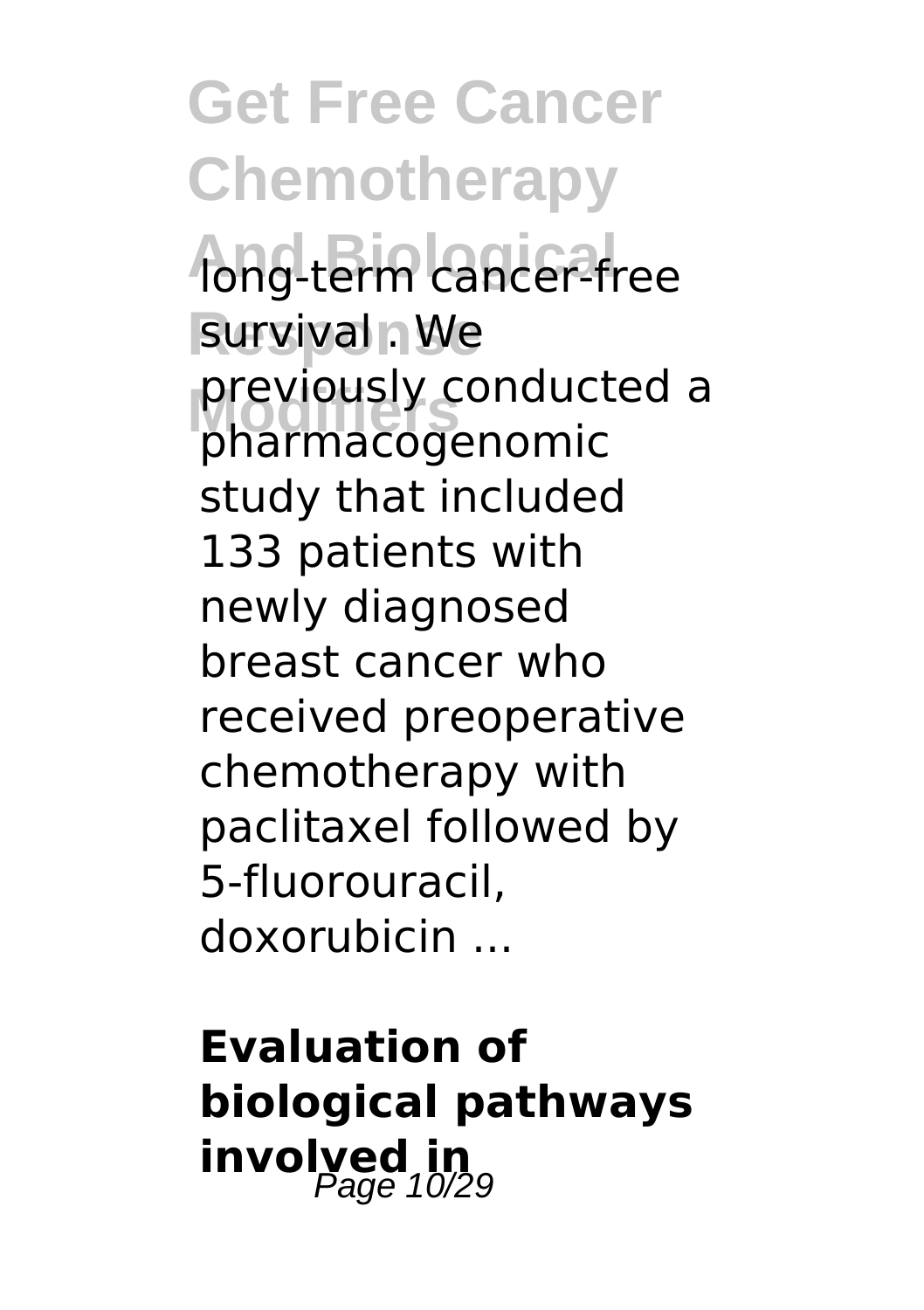**Get Free Cancer Chemotherapy And Biological chemotherapy ... Response** Gastric cancer W **Modifiers** modifiers W Cancer Biological response immunology W Chemotherapy W Chemoimmunotherapy W Immune suppression Abstract The most effective treatment for gastric cancer is complete surgical resection with lymphadenectomy. How-ever, a number of patients experience recurrence of the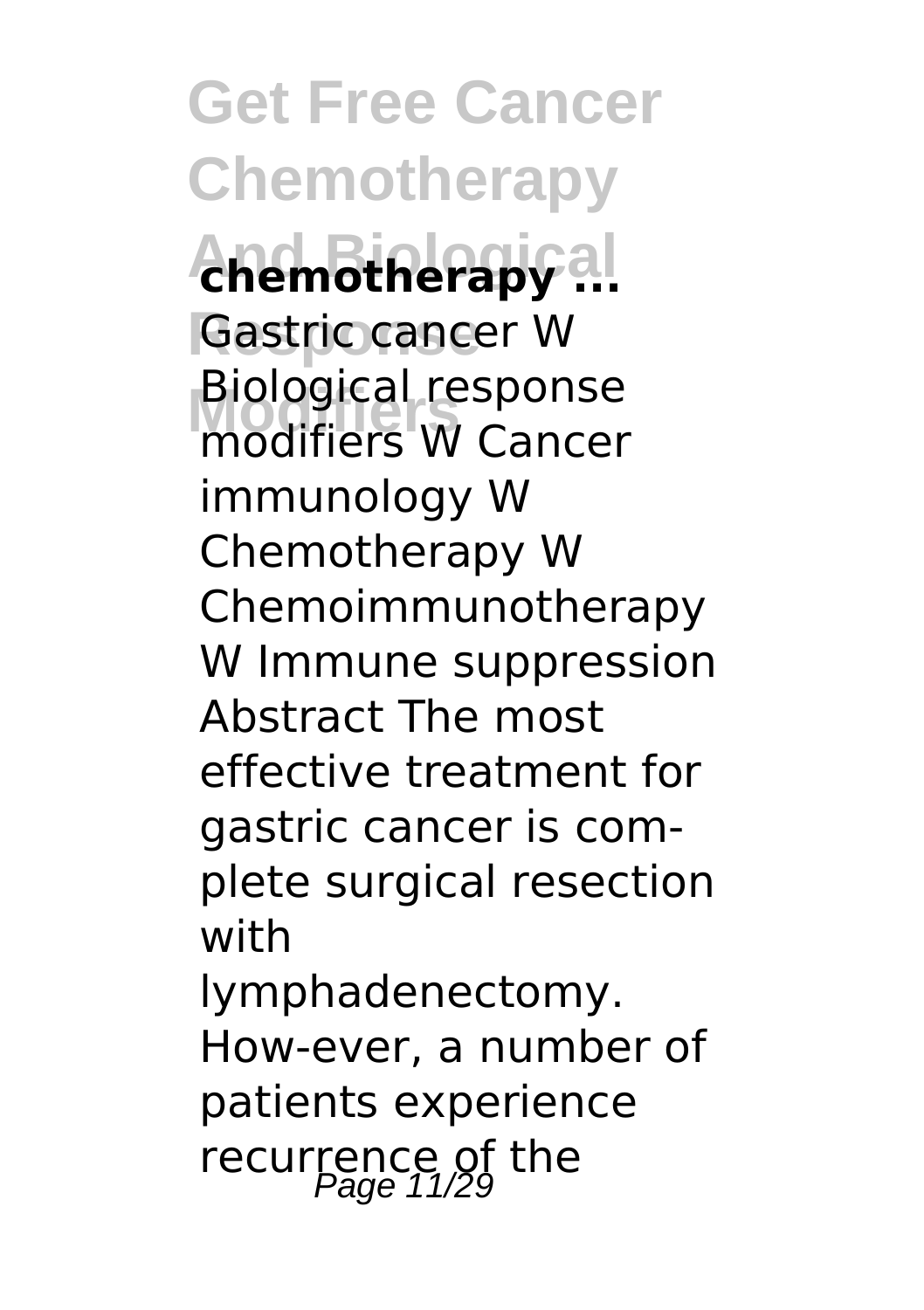**Get Free Cancer Chemotherapy** cancer even after curative surgery. This **Modifiers** review focuses

#### **Clinical Potential of Biological Response Modifiers ...**

Biological response modifiers (BRM) are the naturally occurring agents present in the body to destroy cancer cells by immunostimulation. The National Cancer Institute defines BRM as "agents or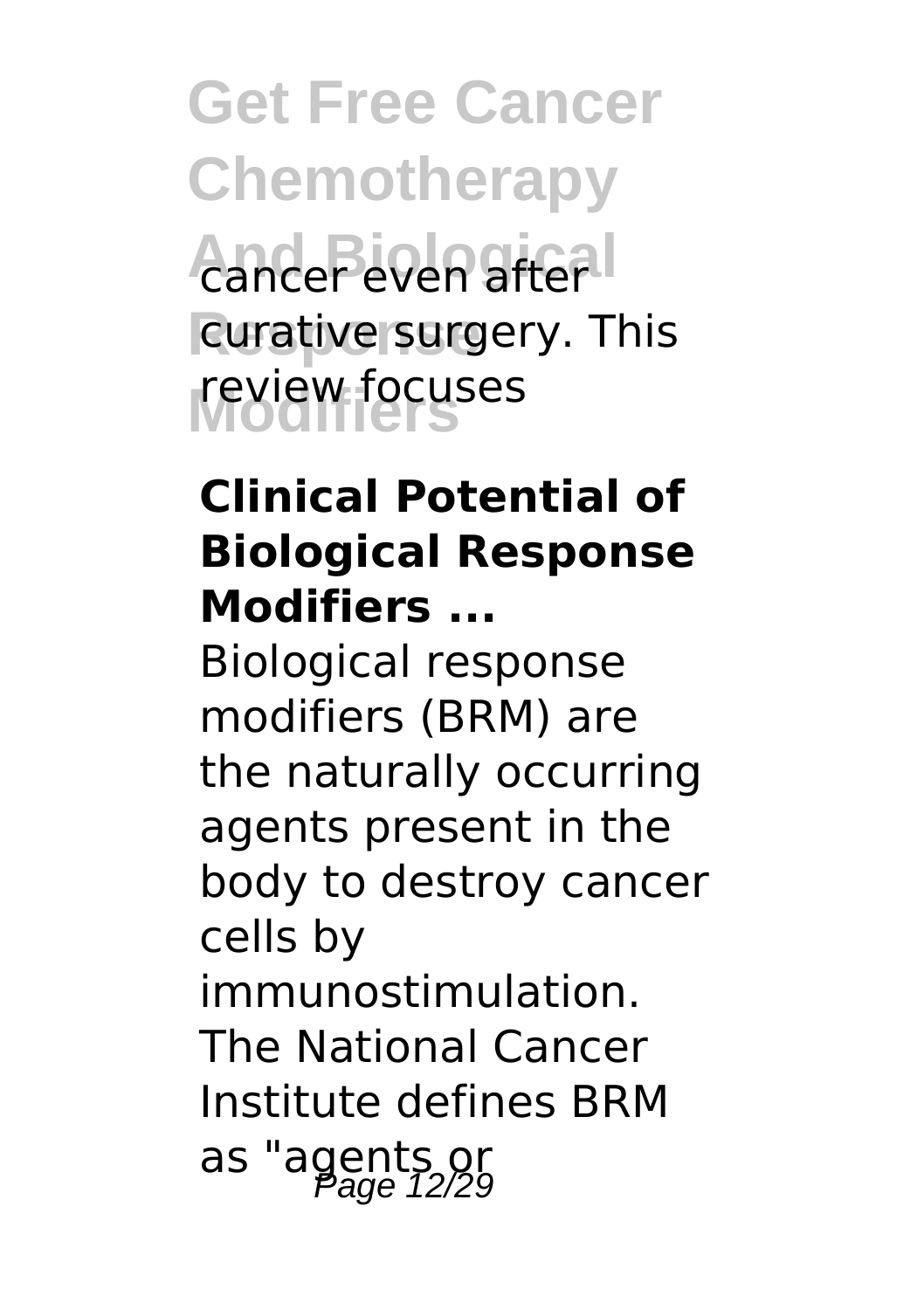**Get Free Cancer Chemotherapy Approaches that all** modify the relationship **Modifiers** host by modifying the between tumor and host's biological response to tumor cells with resultant therapeutic effects."

**Biological response modifiers: Current use and future ...** The present review focused on cancer chemotherapy, which is a type of standard cancer therapy, and on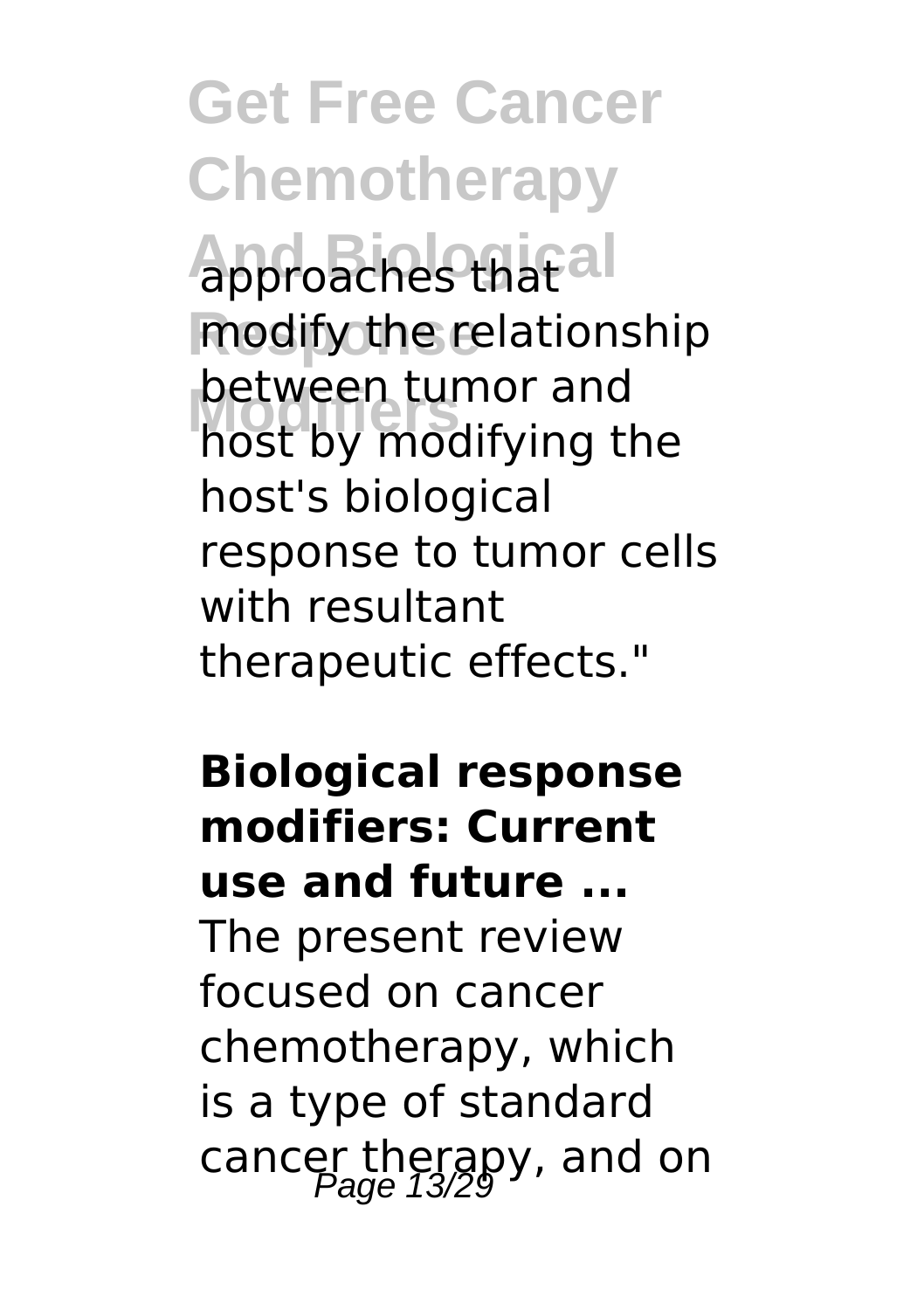**Get Free Cancer Chemotherapy And Biological** modern biological types of targeted **Modifiers** yet part of standard therapy, which are not care. In the late 1970s, bleomycin, vinblastine and cisplatin were novel drugs used in chemotherapy; however, they induced severe side effects, such as vomiting  $\sim$ 12 times per day.

**From chemotherapy to biological** therapy: A review of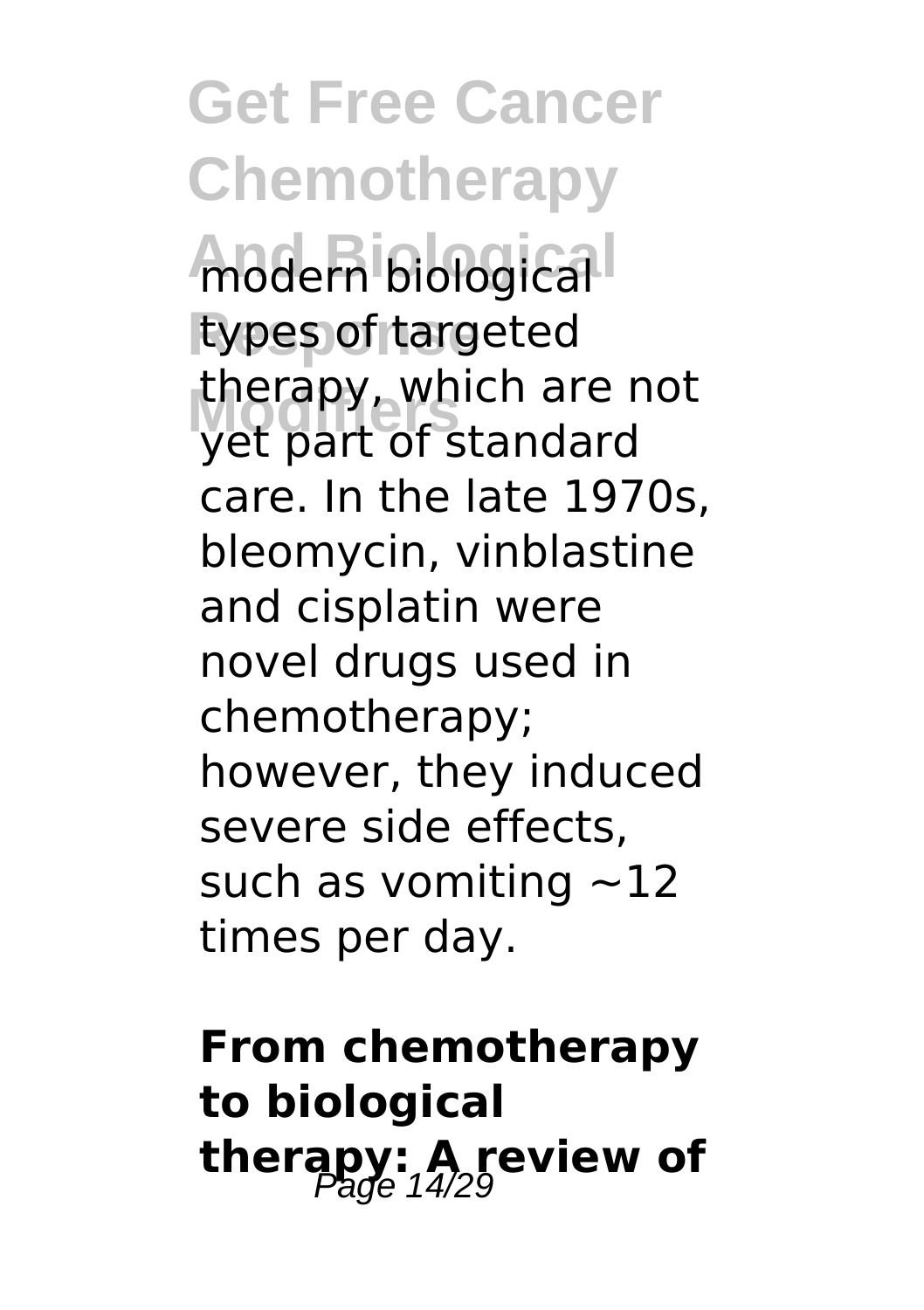**Get Free Cancer Chemotherapy And Biological novel ... Response** To help understand the role that ploiogical<br>agents play in cancer role that biological treatment some understanding of how the immune system (such as lymphocytes, dendritic cells and macrophages) works is helpful. Biological response modifiers are substances that are able to trigger the immune system to indirectly affect tumors.<br>Page 15/29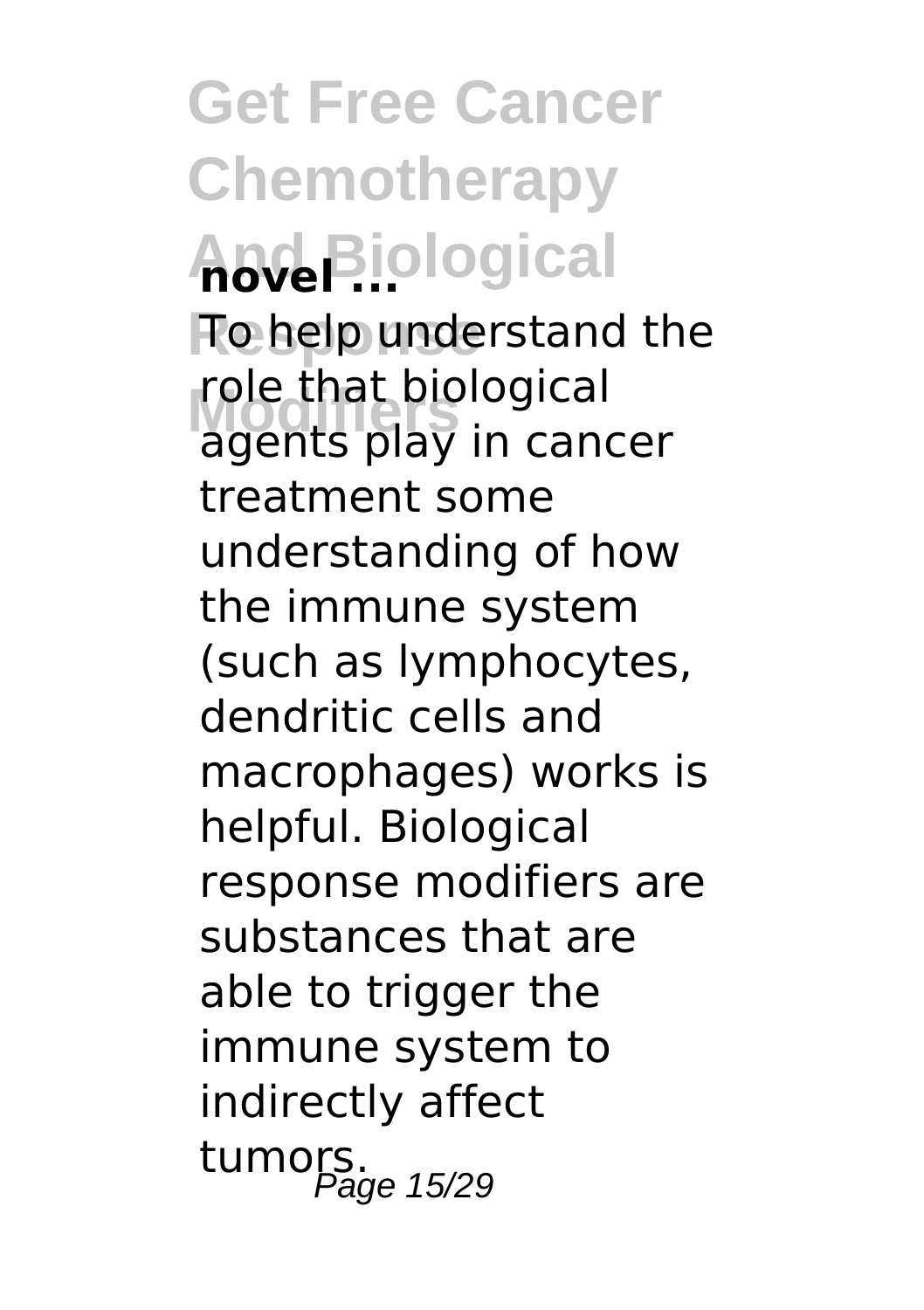**Get Free Cancer Chemotherapy And Biological Response About Modifiers (Biologic Response Immunotherapy Modifiers - Colony ...** Introduction to Biological Therapy. A relatively new approach for cancer treatment is biological therapy.This cancer treatment is also known as biotherapy, immunotherapy, or biological response modifier therapy.. Biological therapy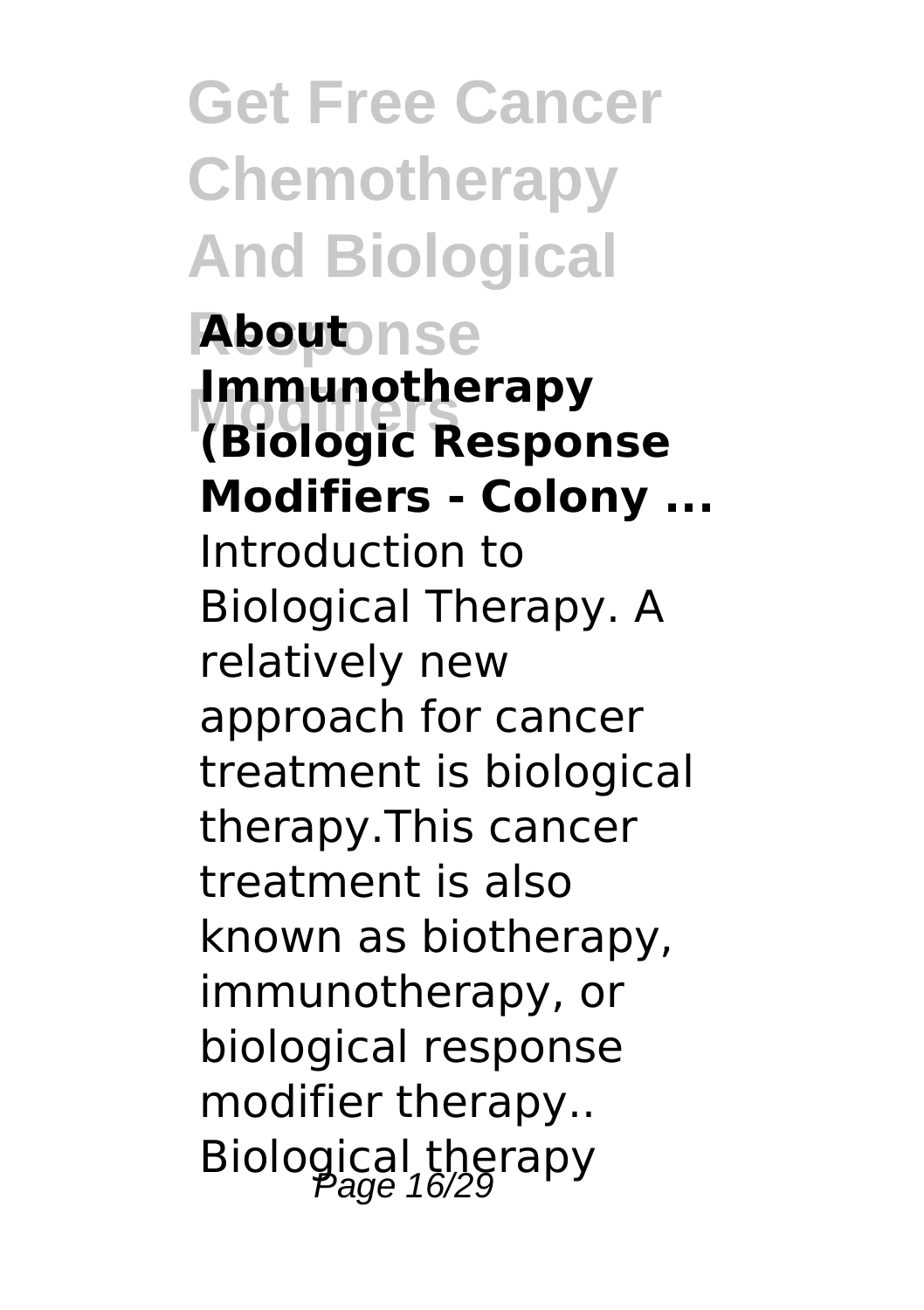**Get Free Cancer Chemotherapy began with the call** discovery of **Modifiers** than 200 years ago. immunization more Edward Jenner discovered the benefits of injecting humans with fluid taken from sores on cattle ...

#### **Introduction to Biological Therapy | SEER Training** Immunotherapy is a

type of cancer treatment that helps your immune system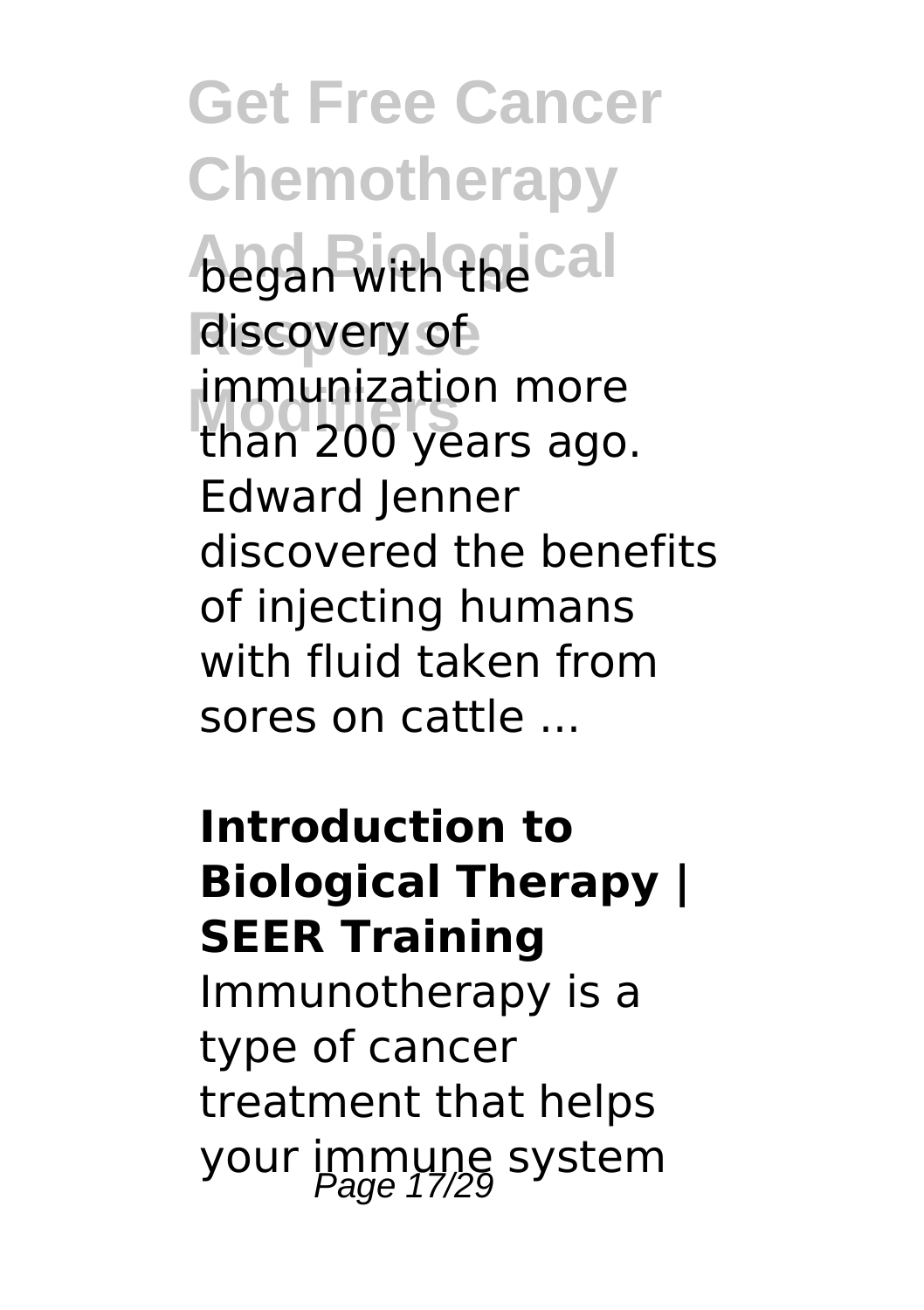**Get Free Cancer Chemotherapy fight cancer Theal Response** immune system helps your body light<br>infections and other your body fight diseases. It is made up of white blood cells and organs and tissues of the lymph system.. Immunotherapy is a type of biological therapy.Biological therapy is a type of treatment that uses substances made from living organisms to treat cancer.

Page 18/29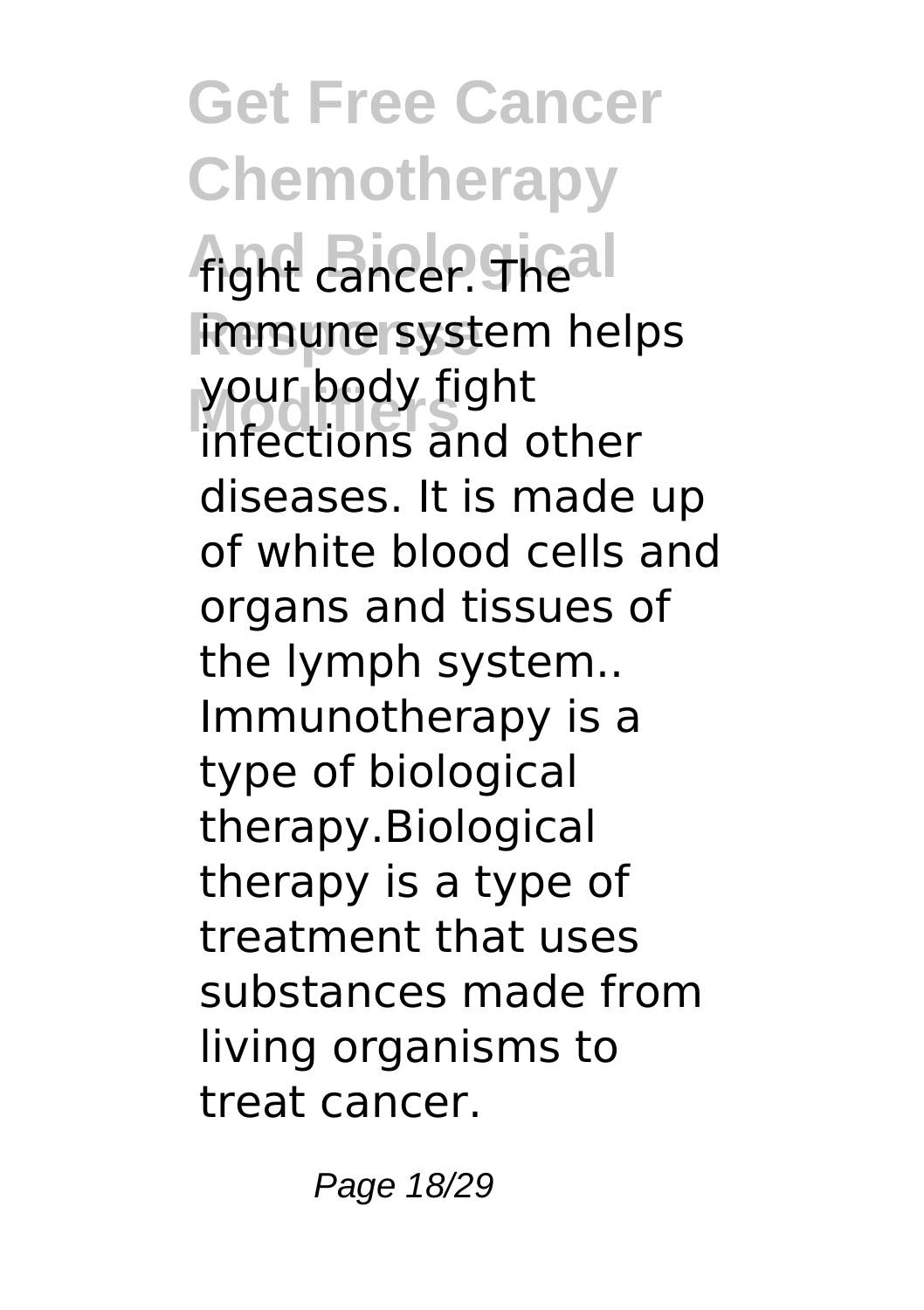**Get Free Cancer Chemotherapy And Biological Immunotherapy for Response Cancer - National Mancer Institute**<br>1. Introduction. About **Cancer Institute** 85% of patients with high-grade serous ovarian cancer (HGSOC) will achieve a clinical remission with a combination of surgery and platinumbased chemotherapy despite presenting with advanced stage disease [].Though many will respond to additional rounds of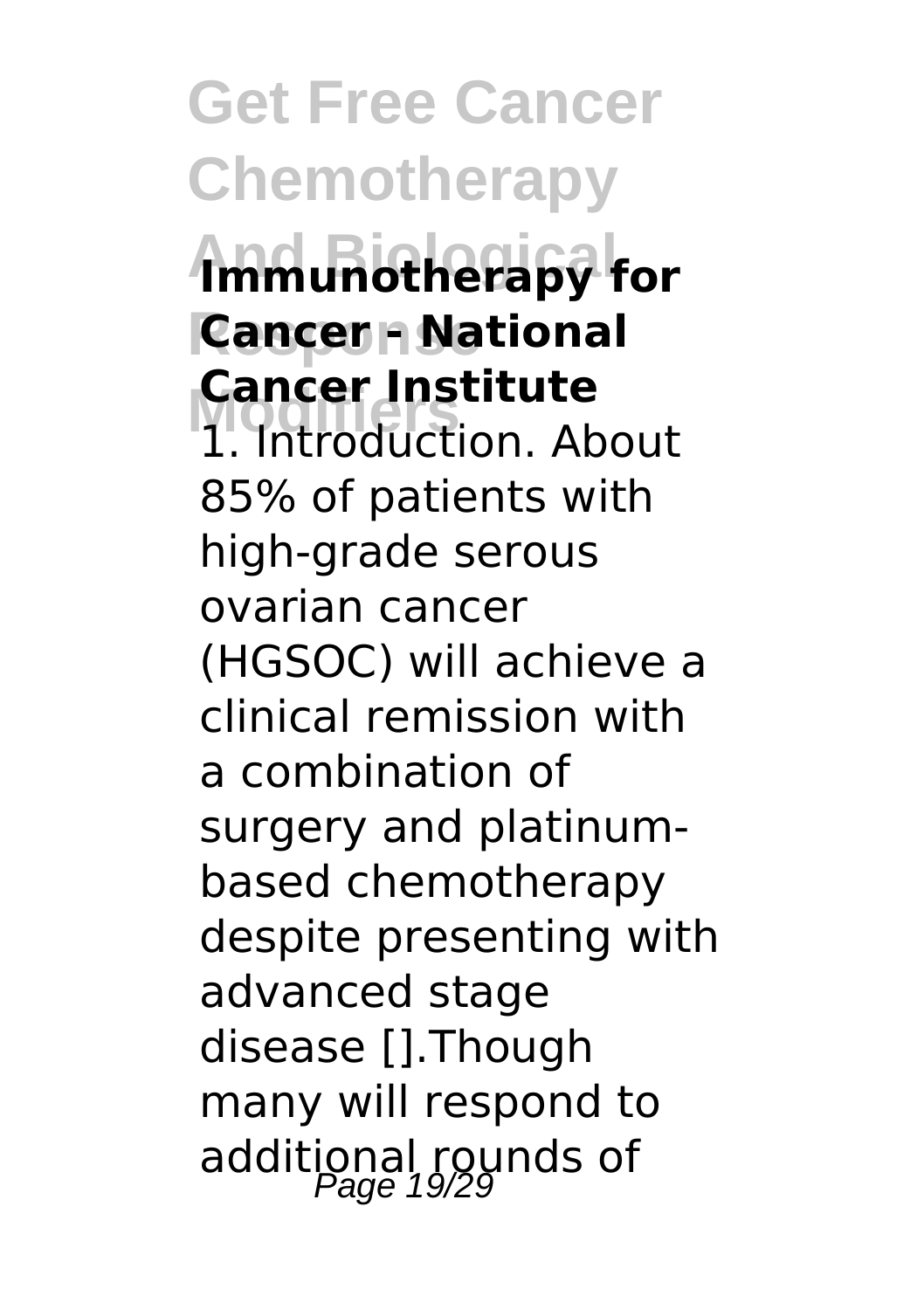**Get Free Cancer Chemotherapy** treatment and may experience prolonged **Modifiers** intervals generally remission, disease-free become progressively shorter ...

#### **Biological Insights into Chemotherapy Resistance in ...** What's the difference between biological therapy and chemotherapy? Both forms of treatment are used to destroy cancer cells. The main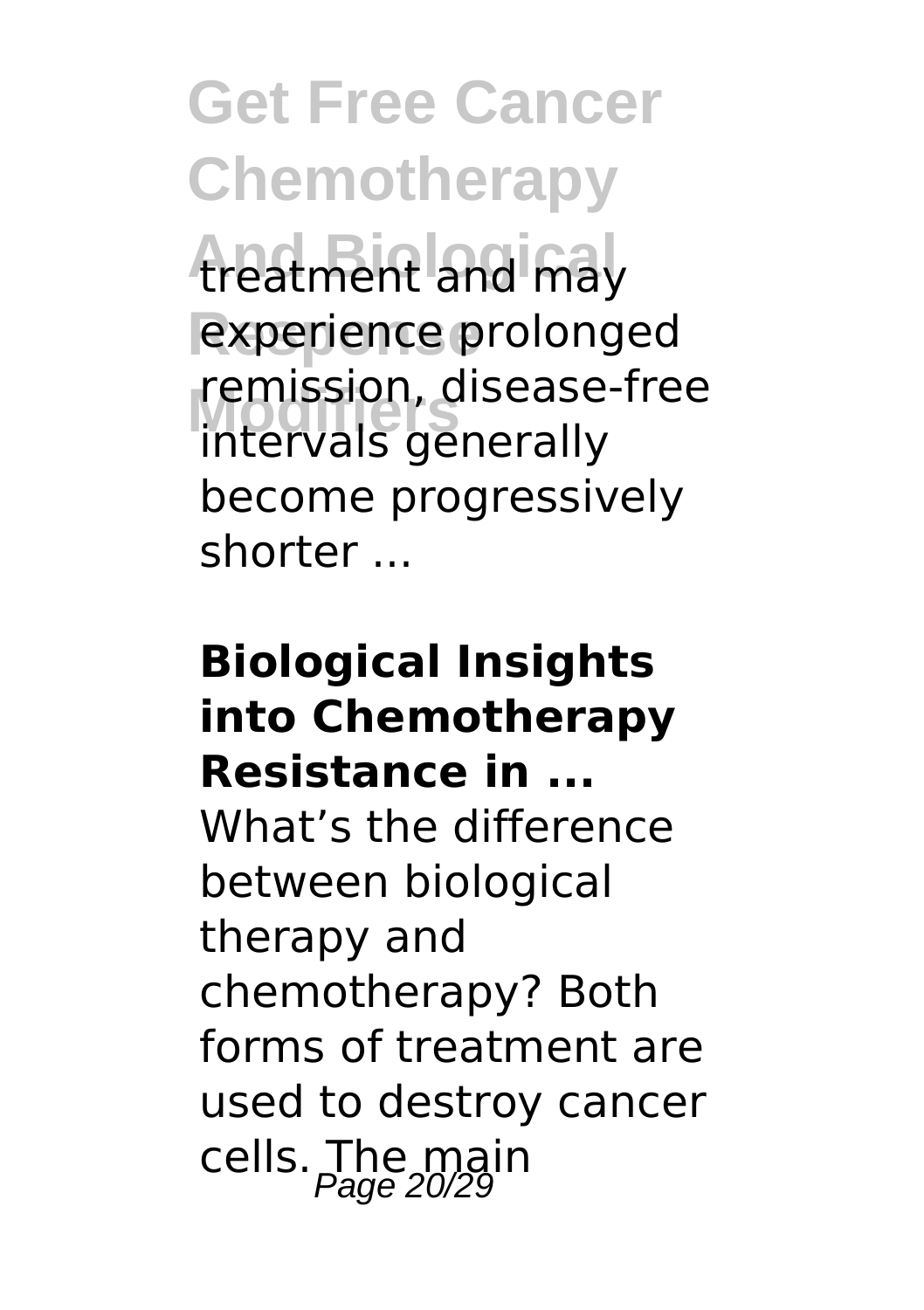**Get Free Cancer Chemotherapy Aifference** is thatal **biological therapies are** aerived from living<br>
organisms that can derived from living modify the immune response, while chemotherapy utilizes chemicals to destroy existing cancerous cells.

**Biological Therapy vs Chemotherapy: What's the Difference ...** Biological Factors Predicting Response to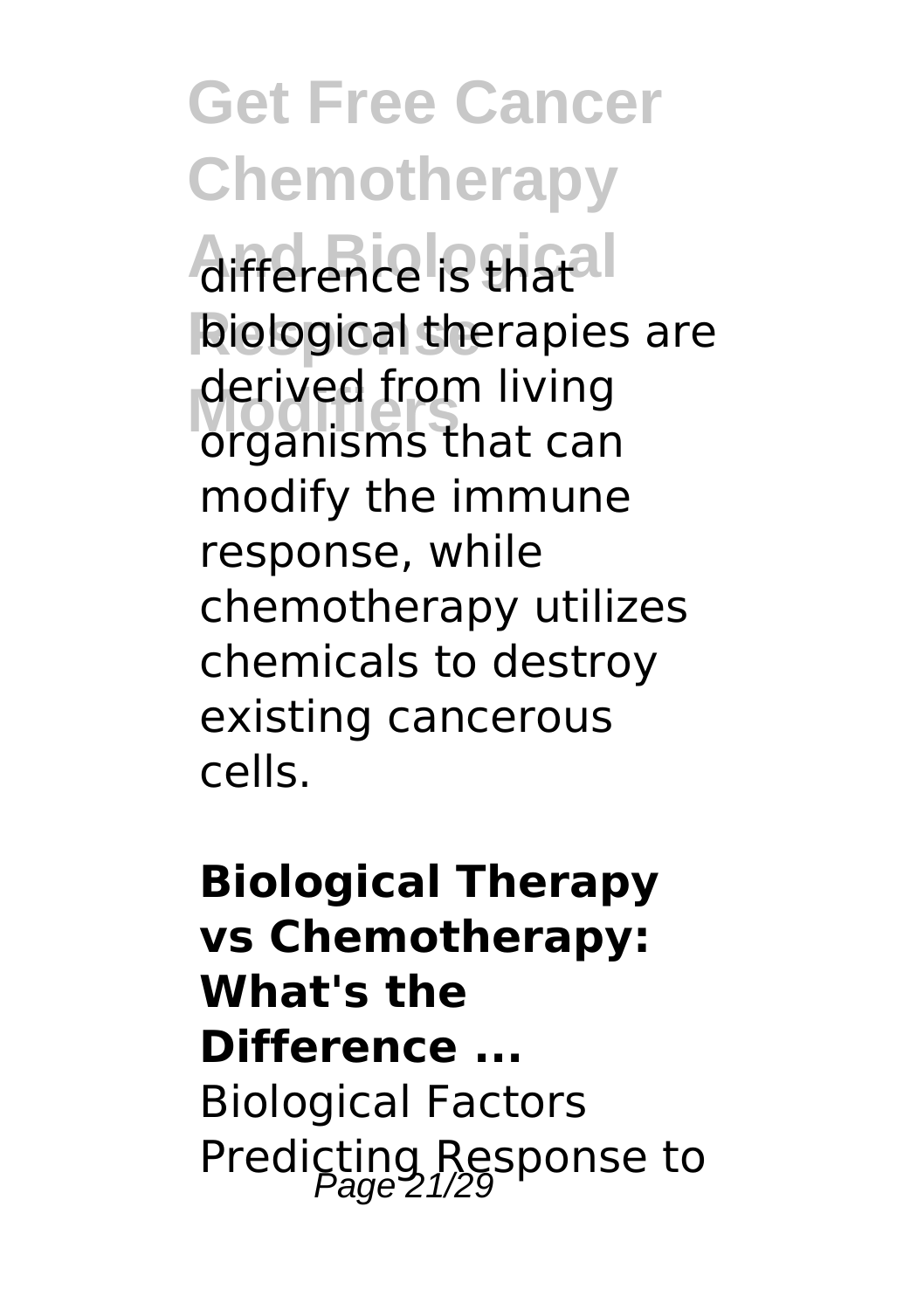**Get Free Cancer Chemotherapy Chemotherapy Just** recently, the overall **Modifiers** anthracycline- and results of neoadjuvant taxane-based chemotherapy in different biological breast cancer phenotypes from the German GeparTrio study have been published ( 16 ).

**Neoadjuvant Chemotherapy: Early Response as a Guide for** ...<sub>*Page* 22/29</sub>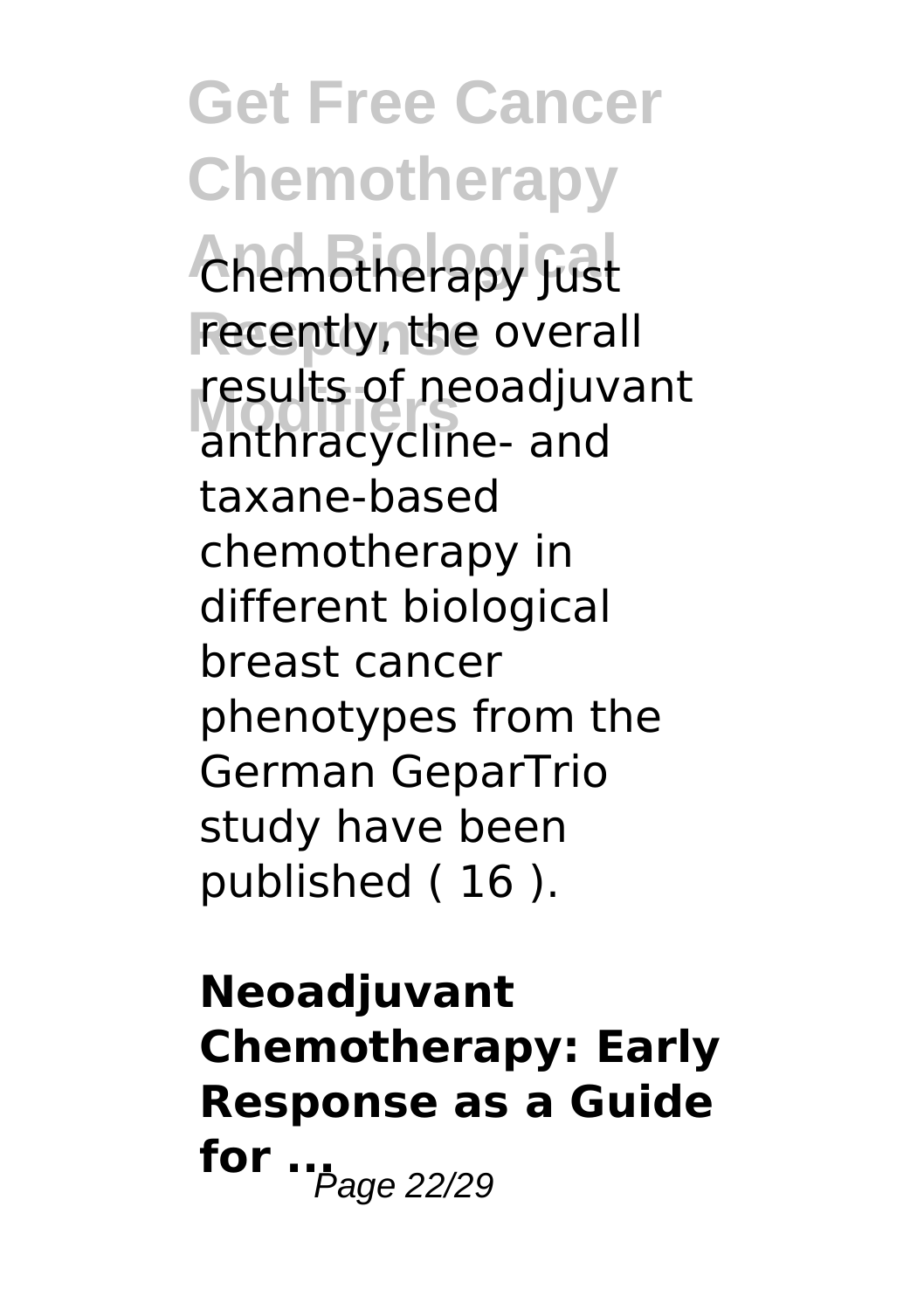**Get Free Cancer Chemotherapy** Guidance for cancer researchers: https: ... **Chemotherapy Drugs**<br>Commonly Used For Commonly Used For Treating Malignant Lymphomas Chemotherapy for non-Hodgkin Lymphoma (choice of regimen depends on stage and cell type) ... used in combined chemotherapy regimens) Biological Response Modifiers

**Chemotherapy** |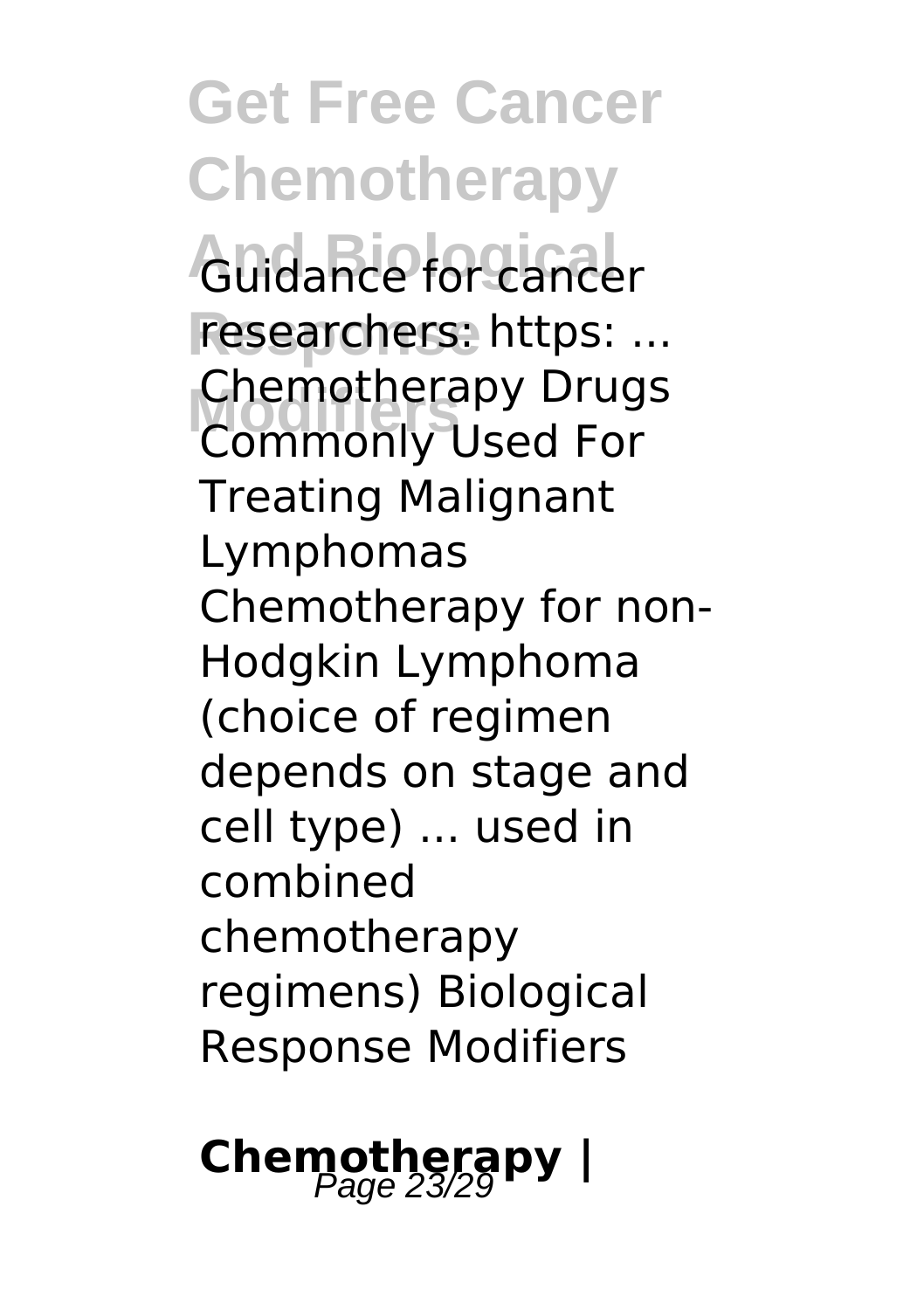**Get Free Cancer Chemotherapy And Biological SEER Training - Response National Cancer Modifiers**<br>We present a phase II, **Institute** single-arm study evaluating 800 mg daily venetoclax, a highly selective, oral small-molecule B-cell leukemia/lymphoma-2 (BCL2) inhibitor in

patients with high-risk relapsed/refractory acute myelogenous leukemia (AML) or unfit for intensive chemotherapy.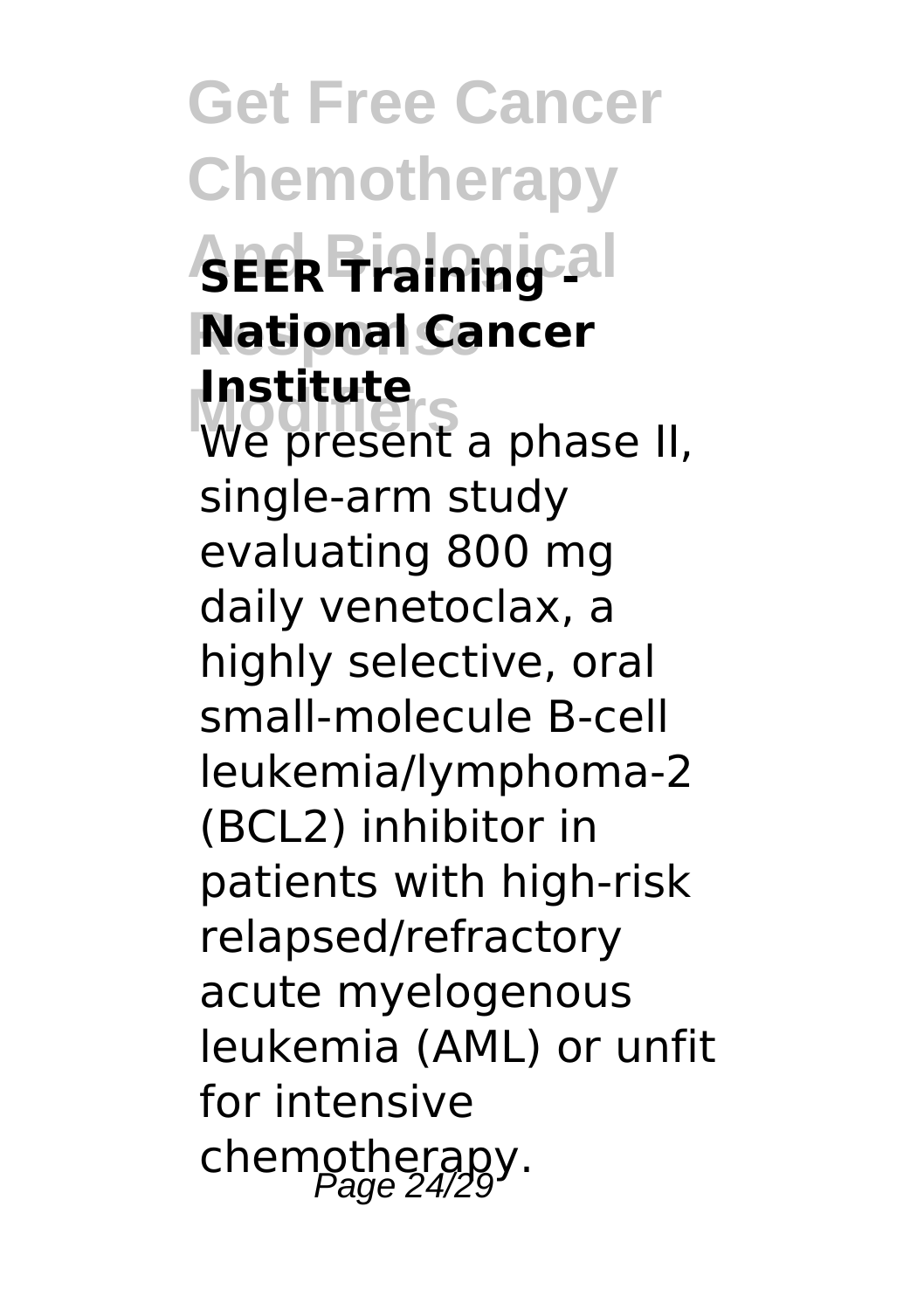**Get Free Cancer Chemotherapy Responses were all** evaluated following **Modifiers** Working Group (IWG) revised International criteria. The overall response rate was 19

...

**Efficacy and Biological Correlates of Response in a Phase ...**

Cancer treatments including chemotherapy, biological agents, and immunotherapy appear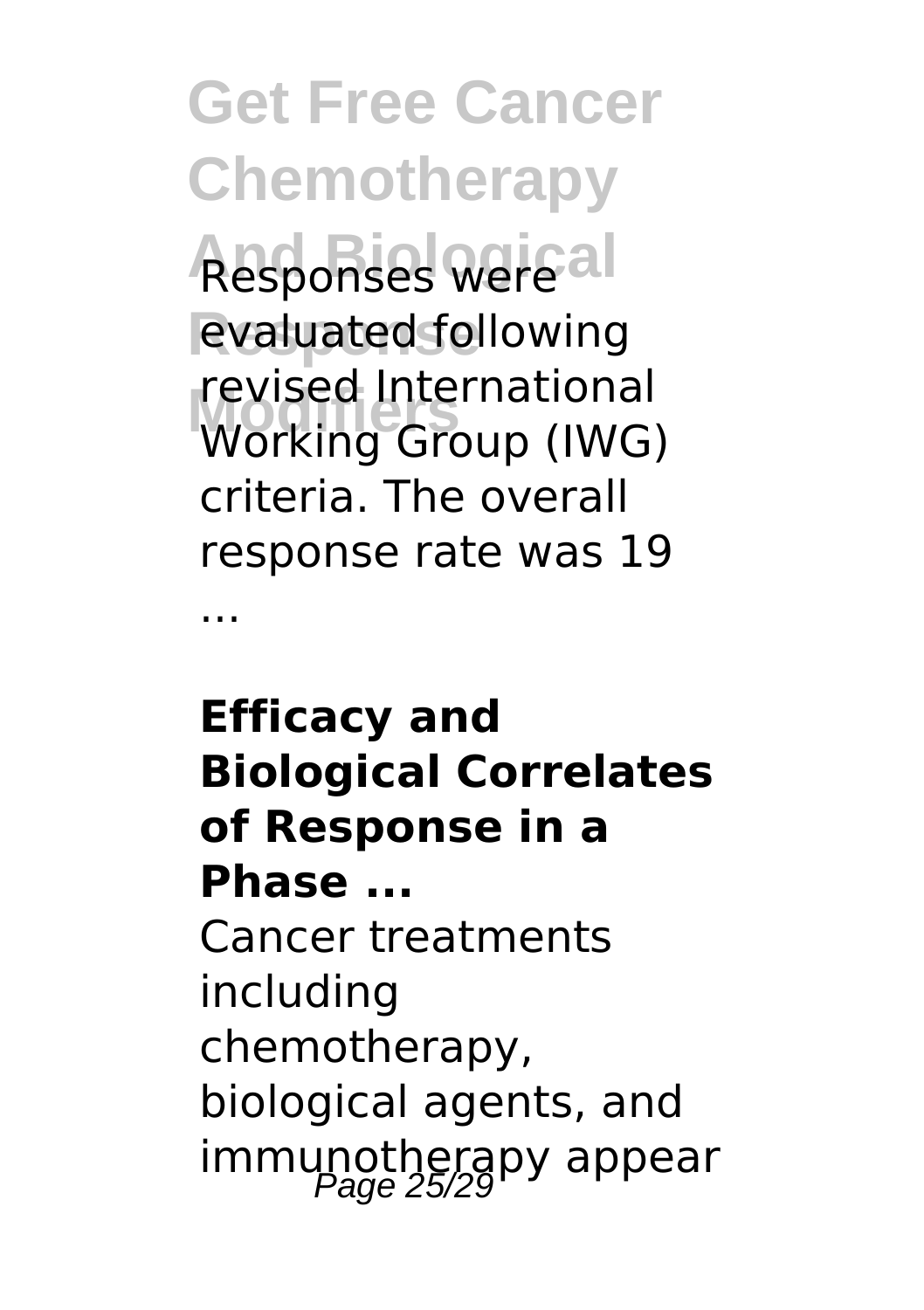**Get Free Cancer Chemotherapy** to alter a patient's *<u>immune</u>* response to **Modifiers** way as to make the COVID-19 in such a infection less severe if these ...

#### **Cancer Treatment May Make COVID-19 Less, Not More, Severe** Our goal was to examine the association between biological pathways and response to chemotherapy in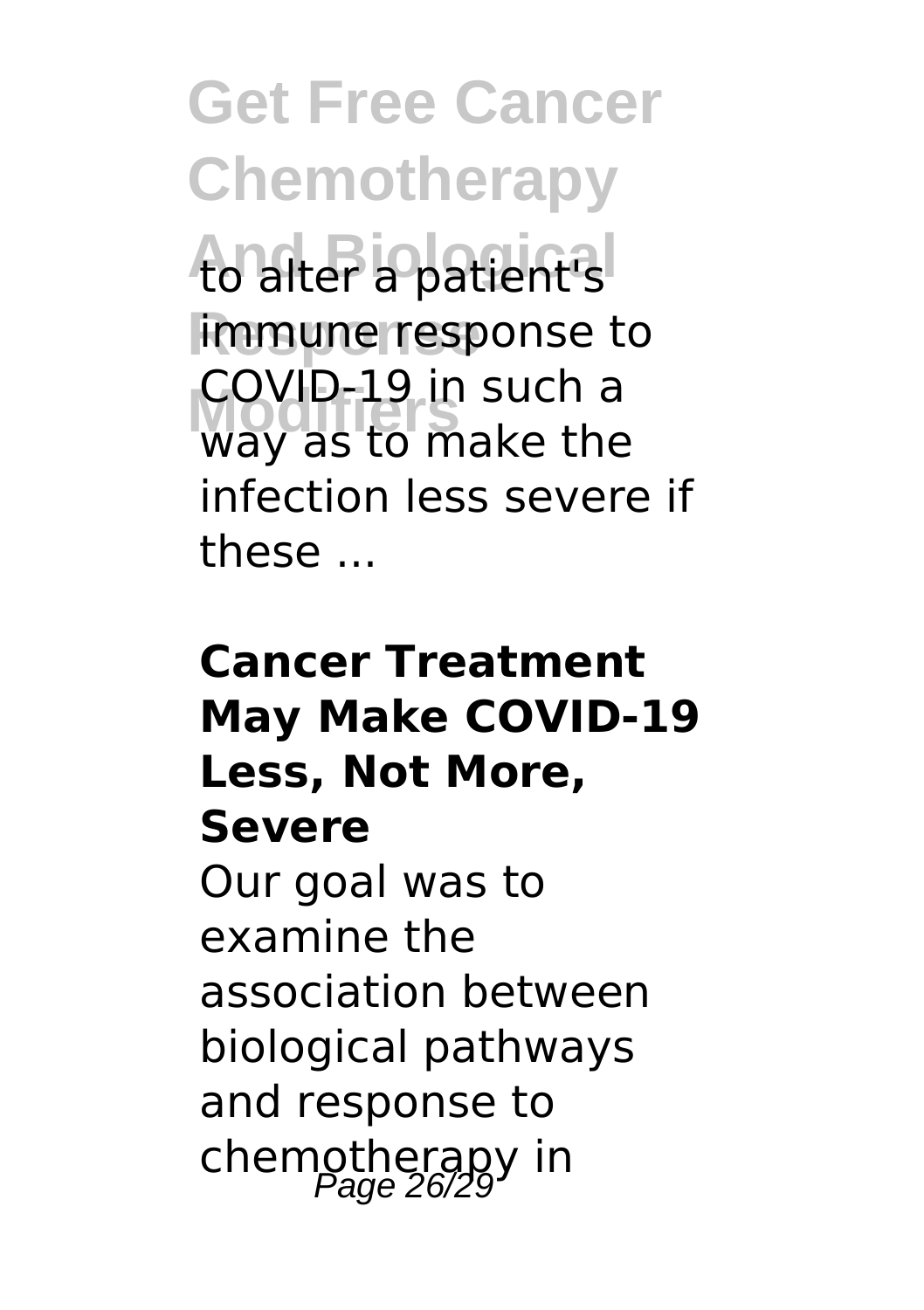**Get Free Cancer Chemotherapy** estrogen receptor **Response** (ER)-positive and ERnegative breast<br>Cancers separat cancers separately. Gene set enrichment analysis including 852 predefined gene sets, was applied to gene expression data from 51 ER-negative and 82 ER-positive breast cancers that were all treated with a preoperative paclitaxel, 5 ...

## **Evaluation of**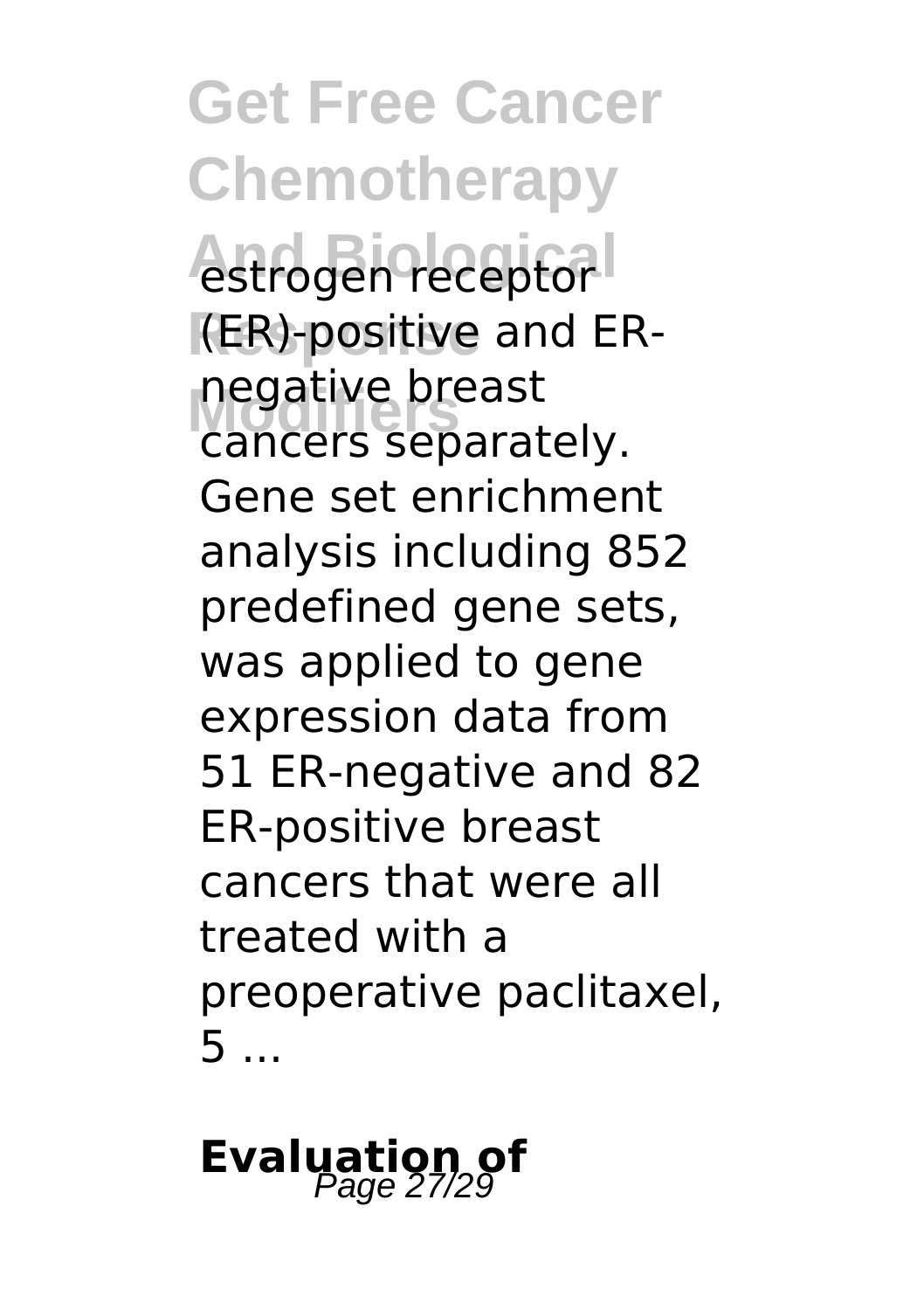**Get Free Cancer Chemotherapy And Biological biological pathways Response involved in chemotherapy ...**<br>Cancer chemothera Cancer chemotherapy and biological response modifiers | Read 346 articles with impact on ResearchGate, the professional network for scientists.

Copyright code: [d41d8cd98f00b204e98](/sitemap.xml) [00998ecf8427e.](/sitemap.xml)

Page 28/29